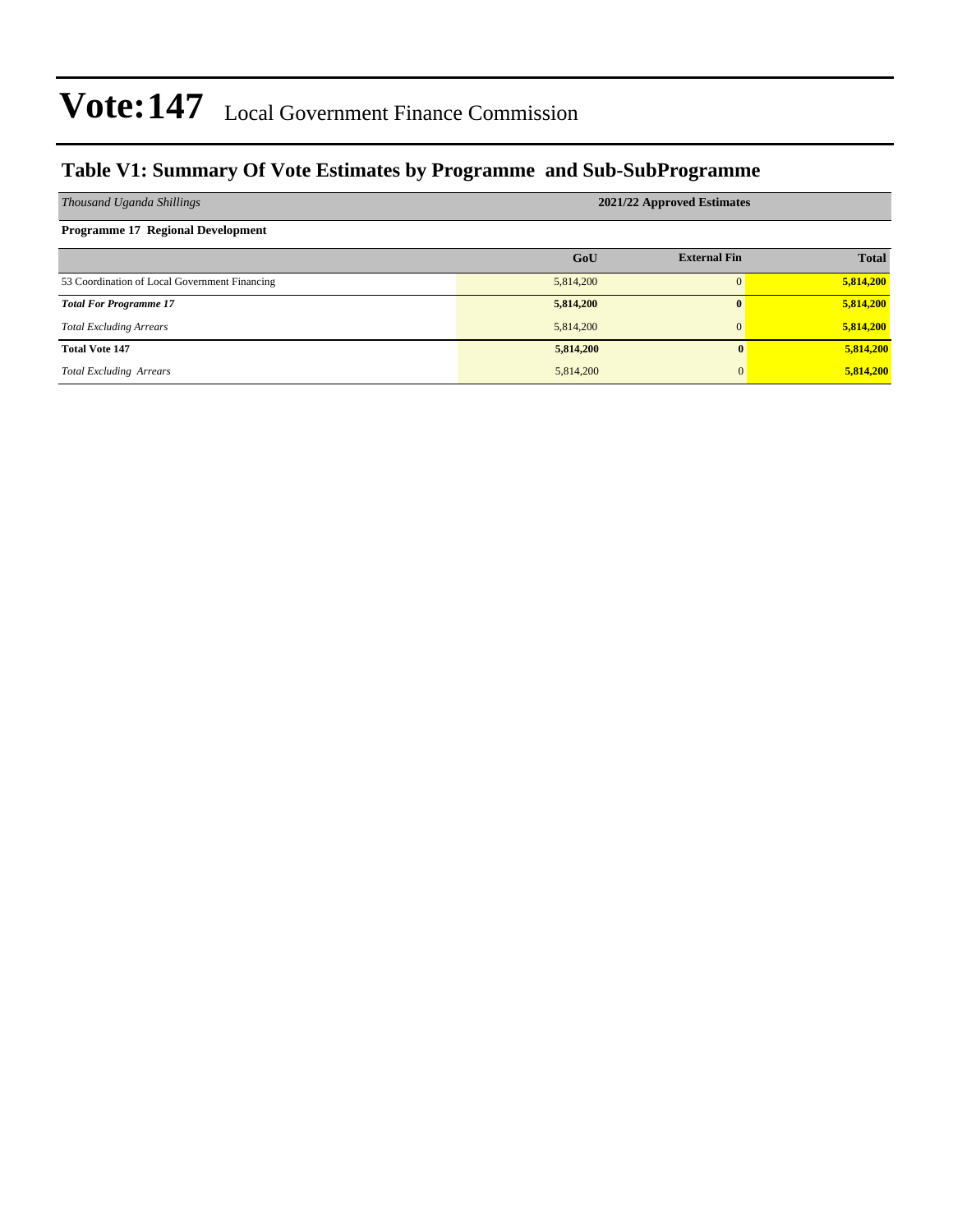### **Table V2: Summary Of Vote Estimates by Sub-SubProgramme,Department and Project**

| Thousand Uganda Shillings                                                     | 2020/21 Approved Budget |                     |                |              |             | 2021/22 Approved Estimates    |              |  |
|-------------------------------------------------------------------------------|-------------------------|---------------------|----------------|--------------|-------------|-------------------------------|--------------|--|
| Sub-SubProgramme 53 Coordination of Local Government Financing                |                         |                     |                |              |             |                               |              |  |
| <b>Recurrent Budget Estimates</b>                                             | <b>Wage</b>             | <b>Non-Wage</b>     | <b>AIA</b>     | <b>Total</b> | <b>Wage</b> | Non-Wage                      | <b>Total</b> |  |
| 01 Administrative Support Services                                            | 1,103,909               | 2,391,520           | $\overline{0}$ | 3,495,428    | 1,103,909   | 2,543,661                     | 3,647,570    |  |
| 02 Revenues for Local Governments-Central Grants and<br><b>Local Revenues</b> | 301,023                 | 781,346             | $\mathbf{0}$   | 1,082,369    | 301,023     | 1,089,988                     | 1,391,011    |  |
| 03 Research and Data management                                               | 213,886                 | 380,243             | $\overline{0}$ | 594,130      | 213,886     | 405,033                       | 618,919      |  |
| <b>Total Recurrent Budget Estimates for Sub-</b><br><b>SubProgramme</b>       | 1,618,818               | 3,553,109           | $\bf{0}$       | 5,171,927    | 1,618,818   | 4,038,682                     | 5,657,500    |  |
| Development Budget Estimates                                                  | <b>GoU Dev't</b>        | <b>External Fin</b> | <b>AIA</b>     | <b>Total</b> |             | <b>GoU Dev't External Fin</b> | <b>Total</b> |  |
| 1651 Retooling of Local Government Finance Commission                         | 156,700                 | $\mathbf{0}$        | $\overline{0}$ | 156,700      | 156,700     | $\mathbf{0}$                  | 156,700      |  |
| <b>Total Development Budget Estimates for Sub-</b><br><b>SubProgramme</b>     | 156,700                 | $\bf{0}$            | 0              | 156,700      | 156,700     | $\bf{0}$                      | 156,700      |  |
|                                                                               | GoU                     | <b>External Fin</b> | <b>AIA</b>     | <b>Total</b> | GoU         | <b>External Fin</b>           | <b>Total</b> |  |
| <b>Total For Sub-SubProgramme 53</b>                                          | 5,328,627               | $\bf{0}$            | 0              | 5,328,627    | 5,814,200   | $\mathbf{0}$                  | 5,814,200    |  |
| <b>Total Excluding Arrears</b>                                                | 5,314,200               | $\mathbf{0}$        | $\overline{0}$ | 5,314,200    | 5,814,200   | $\mathbf{0}$                  | 5,814,200    |  |
| <b>Total Vote 147</b>                                                         | 5,328,627               | $\mathbf{0}$        | $\bf{0}$       | 5,328,627    | 5,814,200   | $\mathbf{0}$                  | 5,814,200    |  |
| <b>Total Excluding Arrears</b>                                                | 5,314,200               | $\mathbf{0}$        | $\bf{0}$       | 5,314,200    | 5,814,200   | $\mathbf{0}$                  | 5,814,200    |  |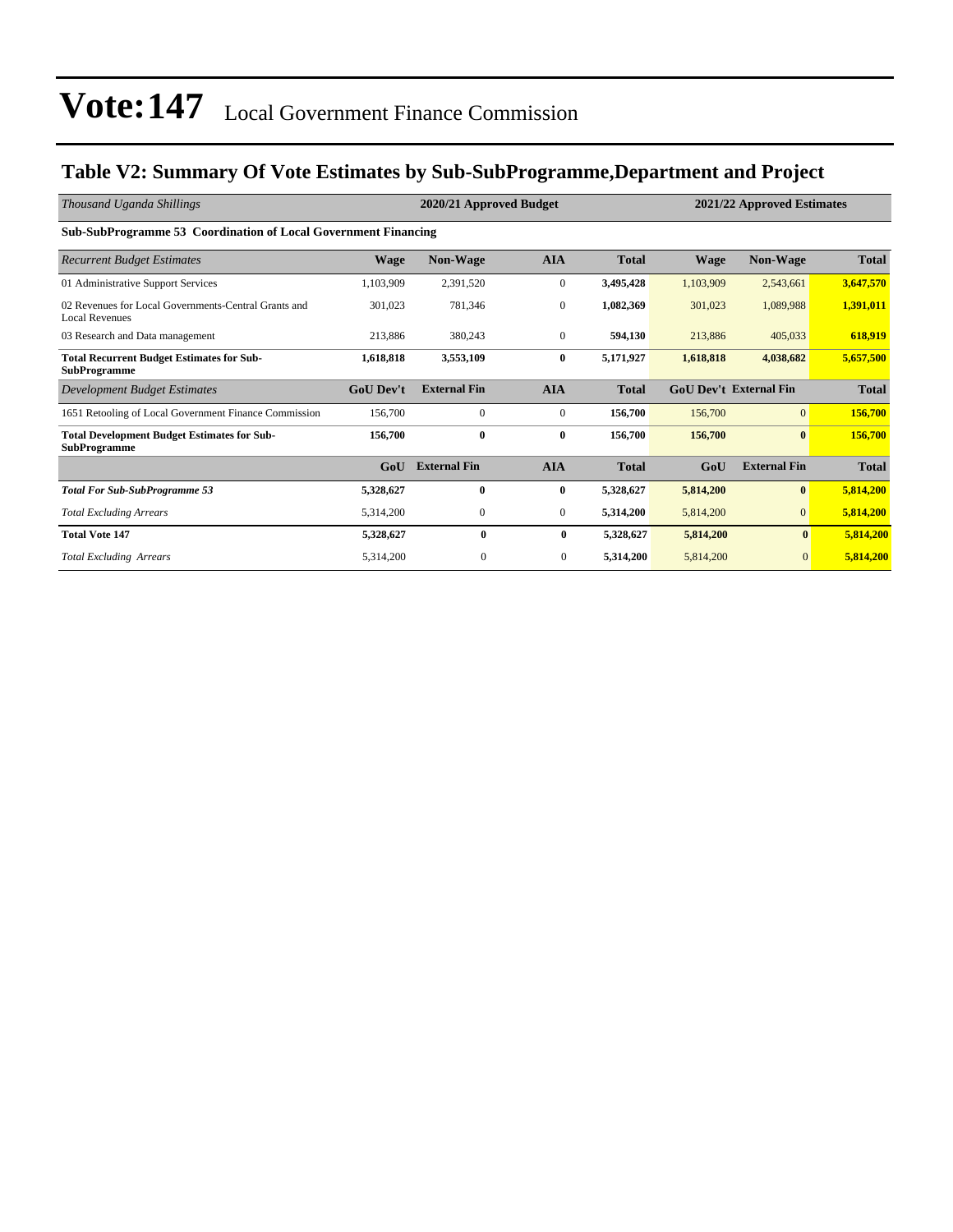### **Table V3: Summary Vote Estimates by Item**

| Thousand Uganda Shillings                                 |           | 2020/21 Approved Budget |                  |                  | 2021/22 Approved Estimates |                     |              |  |
|-----------------------------------------------------------|-----------|-------------------------|------------------|------------------|----------------------------|---------------------|--------------|--|
|                                                           | GoU       | <b>External Fin</b>     | AIA              | <b>Total</b>     | GoU                        | <b>External Fin</b> | <b>Total</b> |  |
| <b>Employees, Goods and Services (Outputs Provided)</b>   | 5,157,500 | $\bf{0}$                | $\bf{0}$         | 5,157,500        | 5,657,500                  | $\bf{0}$            | 5,657,500    |  |
| 211102 Contract Staff Salaries                            | 1,618,818 | $\bf{0}$                | $\bf{0}$         | 1,618,818        | 1,618,818                  | $\bf{0}$            | 1,618,818    |  |
| 211103 Allowances (Inc. Casuals, Temporary)               | 972,132   | 0                       | $\bf{0}$         | 972,132          | 972,132                    | $\bf{0}$            | 972,132      |  |
| 212101 Social Security Contributions                      | 161,851   | 0                       | $\bf{0}$         | 161,851          | 176,910                    | $\bf{0}$            | 176,910      |  |
| 213001 Medical expenses (To employees)                    | 115,000   | 0                       | $\bf{0}$         | 115,000          | 115,000                    | $\bf{0}$            | 115,000      |  |
| 213002 Incapacity, death benefits and funeral expenses    | 8,000     | $\bf{0}$                | $\bf{0}$         | 8,000            | 8,000                      | $\bf{0}$            | 8,000        |  |
| 213004 Gratuity Expenses                                  | 485,545   | $\bf{0}$                | $\bf{0}$         | 485,545          | 485,545                    | $\bf{0}$            | 485,545      |  |
| 221001 Advertising and Public Relations                   | 20,000    | 0                       | $\bf{0}$         | 20,000           | 10,000                     | $\bf{0}$            | 10,000       |  |
| 221002 Workshops and Seminars                             | 187,060   | 0                       | $\bf{0}$         | 187,060          | 16,474                     | $\bf{0}$            | 16,474       |  |
| 221003 Staff Training                                     | 50,000    | 0                       | $\bf{0}$         | 50,000           | 50,000                     | $\bf{0}$            | 50,000       |  |
| 221004 Recruitment Expenses                               | 6,000     | $\bf{0}$                | $\bf{0}$         | 6,000            | 6,000                      | $\bf{0}$            | 6,000        |  |
| 221007 Books, Periodicals & Newspapers                    | 19,000    | $\bf{0}$                | $\bf{0}$         | 19,000           | 40,000                     | $\bf{0}$            | 40,000       |  |
| 221009 Welfare and Entertainment                          | 30,000    | 0                       | $\bf{0}$         | 30,000           | 30,000                     | $\bf{0}$            | 30,000       |  |
| 221011 Printing, Stationery, Photocopying and Binding     | 82,170    | 0                       | $\bf{0}$         | 82,170           | 130,000                    | $\bf{0}$            | 130,000      |  |
| 221012 Small Office Equipment                             | 3,000     | 0                       | $\bf{0}$         | 3,000            | 3,000                      | $\bf{0}$            | 3,000        |  |
| 221016 IFMS Recurrent costs                               | 4,998     | $\bf{0}$                | $\bf{0}$         | 4,998            | 4,998                      | $\bf{0}$            | 4,998        |  |
| 222001 Telecommunications                                 | 25,402    | $\bf{0}$                | $\bf{0}$         | 25,402           | 25,402                     | $\bf{0}$            | 25,402       |  |
| 222003 Information and communications technology<br>(ICT) | 17,745    | 0                       | $\bf{0}$         | 17,745           | 27,745                     | $\bf{0}$            | 27,745       |  |
| 223003 Rent – (Produced Assets) to private entities       | 406,400   | $\bf{0}$                | $\bf{0}$         | 406,400          | 406,400                    | $\bf{0}$            | 406,400      |  |
| 223005 Electricity                                        | 50,000    | $\bf{0}$                | $\bf{0}$         | 50,000           | 55,000                     | $\bf{0}$            | 55,000       |  |
| 224004 Cleaning and Sanitation                            | 30,000    | 0                       | $\bf{0}$         | 30,000           | 45,000                     | $\bf{0}$            | 45,000       |  |
| 225001 Consultancy Services- Short term                   | 114,673   | 0                       | $\bf{0}$         | 114,673          | 300,673                    | $\bf{0}$            | 300,673      |  |
| 227001 Travel inland                                      | 345,747   | $\bf{0}$                | $\bf{0}$         | 345,747          | 702,747                    | $\bf{0}$            | 702,747      |  |
| 227002 Travel abroad                                      | 40,000    | 0                       | $\bf{0}$         | 40,000           | $\bf{0}$                   | $\bf{0}$            | $\bf{0}$     |  |
| 227004 Fuel, Lubricants and Oils                          | 176,585   | $\bf{0}$                | $\bf{0}$         | 176,585          | 200,281                    | $\bf{0}$            | 200,281      |  |
| 228002 Maintenance - Vehicles                             | 187,374   | $\bf{0}$                | $\bf{0}$         | 187,374          | 227,374                    | $\bf{0}$            | 227,374      |  |
| <b>Investment</b> (Capital Purchases)                     | 156,700   | $\bf{0}$                | $\bf{0}$         | 156,700          | 156,700                    | $\bf{0}$            | 156,700      |  |
| 312202 Machinery and Equipment                            | 84,900    | $\bf{0}$                | $\bf{0}$         | 84,900           | 71,800                     | $\bf{0}$            | 71,800       |  |
| 312203 Furniture & Fixtures                               | 71,800    | $\bf{0}$                | $\bf{0}$         | 71,800           | $\bf{0}$                   | $\bf{0}$            | $\bf{0}$     |  |
| 312211 Office Equipment                                   | $\bf{0}$  | $\bf{0}$                | $\bf{0}$         | $\bf{0}$         | 35,900                     | $\bf{0}$            | 35,900       |  |
| 312213 ICT Equipment                                      | $\bf{0}$  | $\bf{0}$                | $\bf{0}$         | $\boldsymbol{0}$ | 49,000                     | $\bf{0}$            | 49,000       |  |
| <b>Arrears</b>                                            | 14,428    | $\pmb{0}$               | $\bf{0}$         | 14,428           | $\bf{0}$                   | $\bf{0}$            | $\bf{0}$     |  |
| 321605 Domestic arrears (Budgeting)                       | 14,428    | $\bf{0}$                | $\bf{0}$         | 14,428           | $\bf{0}$                   | $\bf{0}$            | $\bf{0}$     |  |
| <b>Grand Total Vote 147</b>                               | 5,328,627 | $\pmb{0}$               | $\bf{0}$         | 5,328,627        | 5,814,200                  | $\bf{0}$            | 5,814,200    |  |
| <b>Total Excluding Arrears</b>                            | 5,314,200 | $\boldsymbol{0}$        | $\boldsymbol{0}$ | 5,314,200        | 5,814,200                  | $\mathbf{0}$        | 5,814,200    |  |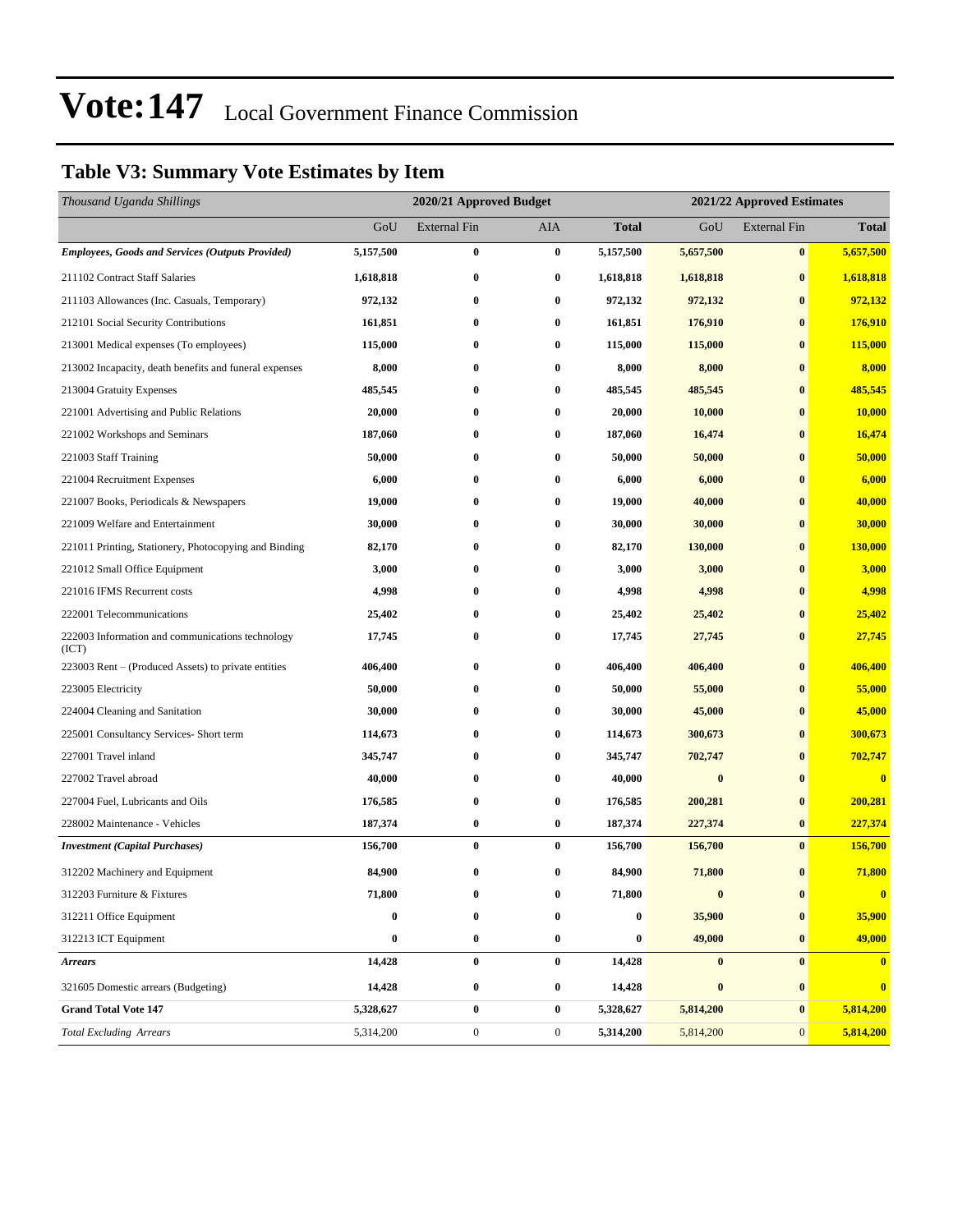#### **Table V4: Detailed Estimates by Sub-SubProgramme, Department,Project and Budget Output and Item**

#### *Sub-SubProgrammme 53 Coordination of Local Government Financing*

*Recurrent Budget Estimates*

#### **Department 01 Administrative Support Services**

| Thousand Uganda Shillings                                                         | 2020/21 Approved Budget |                  |                  |              | 2021/22 Approved Estimates |                |               |
|-----------------------------------------------------------------------------------|-------------------------|------------------|------------------|--------------|----------------------------|----------------|---------------|
| <b>Outputs Provided</b>                                                           | Wage                    | Non Wage         | AIA              | <b>Total</b> | Wage                       | Non Wage       | <b>Total</b>  |
| <b>Budget Output 205304 Institutional Capacity Maintenance and Enhancement</b>    |                         |                  |                  |              |                            |                |               |
| 211102 Contract Staff Salaries                                                    | 866,453                 | $\boldsymbol{0}$ | $\overline{0}$   | 866,453      | 866,443                    | $\overline{0}$ | 866,443       |
| 211103 Allowances (Inc. Casuals, Temporary)                                       | $\boldsymbol{0}$        | 758,743          | $\overline{0}$   | 758,743      | $\mathbf{0}$               | 758,743        | 758,743       |
| 212101 Social Security Contributions                                              | $\boldsymbol{0}$        | 67,930           | $\mathbf{0}$     | 67,930       | $\mathbf{0}$               | 73,001         | 73,001        |
| 213002 Incapacity, death benefits and funeral expenses                            | $\mathbf{0}$            | 8,000            | $\mathbf{0}$     | 8,000        | $\mathbf{0}$               | 8,000          | 8,000         |
| 213004 Gratuity Expenses                                                          | $\mathbf{0}$            | 277,653          | $\mathbf{0}$     | 277,653      | $\mathbf{0}$               | 277,653        | 277,653       |
| 221001 Advertising and Public Relations                                           | $\mathbf{0}$            | 8,000            | $\mathbf{0}$     | 8,000        | $\mathbf{0}$               | 10,000         | <b>10,000</b> |
| 221007 Books, Periodicals & Newspapers                                            | $\boldsymbol{0}$        | 12,500           | $\mathbf{0}$     | 12,500       | $\mathbf{0}$               | 24,500         | 24,500        |
| 221009 Welfare and Entertainment                                                  | $\mathbf{0}$            | 9,000            | $\mathbf{0}$     | 9,000        | $\mathbf{0}$               | 9,000          | 9,000         |
| 221011 Printing, Stationery, Photocopying and Binding                             | $\mathbf{0}$            | 8,170            | $\mathbf{0}$     | 8,170        | $\mathbf{0}$               | 40,000         | 40,000        |
| 221012 Small Office Equipment                                                     | $\mathbf{0}$            | 3,000            | $\boldsymbol{0}$ | 3,000        | $\mathbf{0}$               | 3,000          | 3,000         |
| 222001 Telecommunications                                                         | $\mathbf{0}$            | 17,966           | $\mathbf{0}$     | 17,966       | $\boldsymbol{0}$           | 17,966         | 17,966        |
| 223003 Rent – (Produced Assets) to private entities                               | $\boldsymbol{0}$        | 406,400          | $\overline{0}$   | 406,400      | $\mathbf{0}$               | 406,400        | 406,400       |
| 223005 Electricity                                                                | $\mathbf{0}$            | 50,000           | $\mathbf{0}$     | 50,000       | $\mathbf{0}$               | 55,000         | 55,000        |
| 224004 Cleaning and Sanitation                                                    | $\boldsymbol{0}$        | 30,000           | $\mathbf{0}$     | 30,000       | $\mathbf{0}$               | 45,000         | 45,000        |
| 227001 Travel inland                                                              | $\mathbf{0}$            | 26,184           | $\mathbf{0}$     | 26,184       | $\mathbf{0}$               | 62,000         | 62,000        |
| 227002 Travel abroad                                                              | $\boldsymbol{0}$        | 40,000           | $\mathbf{0}$     | 40,000       | $\mathbf{0}$               | $\overline{0}$ | $\bf{0}$      |
| 227004 Fuel, Lubricants and Oils                                                  | $\mathbf{0}$            | 34,992           | $\overline{0}$   | 34,992       | $\mathbf{0}$               | 46,992         | 46,992        |
| 228002 Maintenance - Vehicles                                                     | $\boldsymbol{0}$        | 50,000           | $\mathbf{0}$     | 50,000       | $\boldsymbol{0}$           | 90,000         | 90,000        |
| <b>Total Cost of Budget Output 04</b>                                             | 866,453                 | 1,808,538        | 0                | 2,674,991    | 866,443                    | 1,927,255      | 2,793,698     |
| <b>Budget Output 205305 Planning Support Services and M&amp;E handed</b>          |                         |                  |                  |              |                            |                |               |
| 211102 Contract Staff Salaries                                                    | 79,155                  | $\boldsymbol{0}$ | $\overline{0}$   | 79,155       | 79,155                     | $\overline{0}$ | 79,155        |
| 211103 Allowances (Inc. Casuals, Temporary)                                       | $\boldsymbol{0}$        | 20,642           | $\mathbf{0}$     | 20,642       | $\mathbf{0}$               | 20,642         | 20,642        |
| 212101 Social Security Contributions                                              | $\boldsymbol{0}$        | 8,668            | $\overline{0}$   | 8,668        | $\mathbf{0}$               | 9,584          | 9,584         |
| 213004 Gratuity Expenses                                                          | $\boldsymbol{0}$        | 23,511           | $\mathbf{0}$     | 23,511       | $\mathbf{0}$               | 23,511         | 23,511        |
| 221002 Workshops and Seminars                                                     | $\boldsymbol{0}$        | 30,000           | $\mathbf{0}$     | 30,000       | $\mathbf{0}$               | 16,474         | 16,474        |
| 221009 Welfare and Entertainment                                                  | $\boldsymbol{0}$        | 3,000            | $\mathbf{0}$     | 3,000        | $\mathbf{0}$               | 3,000          | 3,000         |
| 221011 Printing, Stationery, Photocopying and Binding                             | $\boldsymbol{0}$        | 8,000            | $\overline{0}$   | 8,000        | $\boldsymbol{0}$           | 10,000         | 10,000        |
| 221016 IFMS Recurrent costs                                                       | $\boldsymbol{0}$        | 4,998            | $\boldsymbol{0}$ | 4,998        | $\boldsymbol{0}$           | 4,998          | 4,998         |
| 227001 Travel inland                                                              | $\boldsymbol{0}$        | 40,000           | $\overline{0}$   | 40,000       | $\mathbf{0}$               | 80,000         | 80,000        |
| 227004 Fuel, Lubricants and Oils                                                  | $\boldsymbol{0}$        | 37,446           | $\boldsymbol{0}$ | 37,446       | $\boldsymbol{0}$           | 39,446         | 39,446        |
| <b>Total Cost of Budget Output 05</b>                                             | 79,155                  | 176,265          | 0                | 255,420      | 79,155                     | 207,655        | 286,811       |
| Budget Output 205306 Information and Communication Technology Management Enhanced |                         |                  |                  |              |                            |                |               |
| 211102 Contract Staff Salaries                                                    | 79,155                  | $\boldsymbol{0}$ | $\mathbf{0}$     | 79,155       | 79,155                     | $\mathbf{0}$   | 79,155        |
| 211103 Allowances (Inc. Casuals, Temporary)                                       | $\boldsymbol{0}$        | 20,642           | $\boldsymbol{0}$ | 20,642       | $\boldsymbol{0}$           | 20,642         | 20,642        |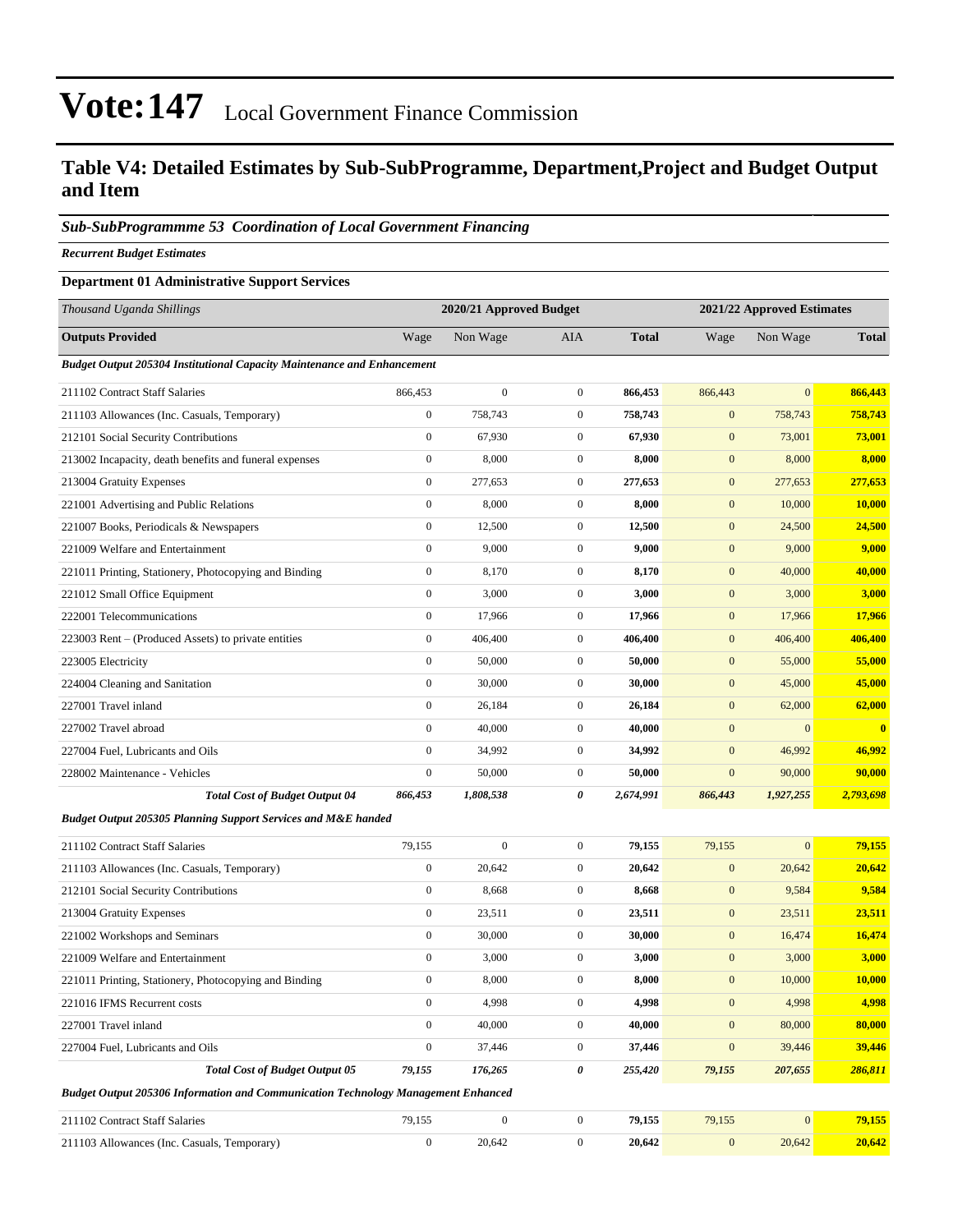| $\boldsymbol{0}$<br>23,511<br>$\mathbf{0}$<br>23,511<br>$\mathbf{0}$<br>213004 Gratuity Expenses                                                                                    | 9,584<br>9,584                                 |
|-------------------------------------------------------------------------------------------------------------------------------------------------------------------------------------|------------------------------------------------|
|                                                                                                                                                                                     | 23,511<br>23,511                               |
| $\boldsymbol{0}$<br>221009 Welfare and Entertainment<br>3,000<br>$\mathbf{0}$<br>3,000<br>$\mathbf{0}$                                                                              | 3,000<br>3,000                                 |
| $\boldsymbol{0}$<br>$\overline{0}$<br>8,000<br>8,000<br>$\mathbf{0}$<br>221011 Printing, Stationery, Photocopying and Binding                                                       | 10,000<br>10,000                               |
| $\boldsymbol{0}$<br>17,745<br>$\mathbf{0}$<br>17,745<br>$\mathbf{0}$<br>222003 Information and communications technology (ICT)                                                      | 27,745<br>27,745                               |
| $\boldsymbol{0}$<br>227004 Fuel, Lubricants and Oils<br>33,554<br>$\mathbf{0}$<br>33,554<br>$\mathbf{0}$                                                                            | 35,554<br>35,554                               |
| 79,155<br>115,120<br>0<br>194,275<br>79,155<br><b>Total Cost of Budget Output 06</b>                                                                                                | 130,036<br>209,191                             |
| <b>Budget Output 205319 Human Resource Management Improved</b>                                                                                                                      |                                                |
| $\boldsymbol{0}$<br>$\overline{0}$<br>211102 Contract Staff Salaries<br>79,145<br>79,145<br>79,155                                                                                  | $\mathbf{0}$<br>79,155                         |
| $\boldsymbol{0}$<br>$\overline{0}$<br>$\mathbf{0}$<br>20,642<br>20,642<br>211103 Allowances (Inc. Casuals, Temporary)                                                               | 20,642<br>20,642                               |
| $\boldsymbol{0}$<br>24,085<br>$\mathbf{0}$<br>24,085<br>$\mathbf{0}$<br>212101 Social Security Contributions                                                                        | 26,631<br>26,631                               |
| $\boldsymbol{0}$<br>115,000<br>$\mathbf{0}$<br>115,000<br>$\mathbf{0}$<br>213001 Medical expenses (To employees)                                                                    | 115,000<br>115,000                             |
| $\boldsymbol{0}$<br>$\overline{0}$<br>213004 Gratuity Expenses<br>23,511<br>23,511<br>$\mathbf{0}$                                                                                  | 23,511<br>23,511                               |
| $\boldsymbol{0}$<br>221001 Advertising and Public Relations<br>4,000<br>$\mathbf{0}$<br>4,000<br>$\mathbf{0}$                                                                       | $\mathbf{0}$<br>$\bf{0}$                       |
| $\boldsymbol{0}$<br>$\overline{0}$<br>50,000<br>50,000<br>$\mathbf{0}$<br>221003 Staff Training                                                                                     | 50,000<br>50,000                               |
| $\boldsymbol{0}$<br>6,000<br>$\mathbf{0}$<br>6,000<br>$\mathbf{0}$<br>221004 Recruitment Expenses                                                                                   | 6,000<br>6,000                                 |
| $\boldsymbol{0}$<br>221007 Books, Periodicals & Newspapers<br>1,000<br>$\mathbf{0}$<br>$\mathbf{0}$<br>1,000                                                                        | 1,000<br>1,000                                 |
| $\boldsymbol{0}$<br>$\overline{0}$<br>$\boldsymbol{0}$<br>221009 Welfare and Entertainment<br>2,000<br>2,000                                                                        | 2,000<br>2,000                                 |
| $\boldsymbol{0}$<br>221011 Printing, Stationery, Photocopying and Binding<br>8,000<br>$\mathbf{0}$<br>8,000<br>$\mathbf{0}$                                                         | 10,000<br>10,000                               |
| $\boldsymbol{0}$<br>1,084<br>$\mathbf{0}$<br>1,084<br>$\mathbf{0}$<br>222001 Telecommunications                                                                                     | 1,084<br>1,084                                 |
| $\boldsymbol{0}$<br>227004 Fuel, Lubricants and Oils<br>6,653<br>$\mathbf{0}$<br>6,653<br>$\mathbf{0}$                                                                              | 7,653<br>7,653                                 |
| $\boldsymbol{0}$<br>$\mathbf{0}$<br>228002 Maintenance - Vehicles<br>15,194<br>$\mathbf{0}$<br>15,194                                                                               | 15,194<br>15,194                               |
| 0<br><b>Total Cost of Budget Output 19</b><br>277,169<br>356,314<br>79,155<br>79,145                                                                                                | 278,715<br>357,870                             |
|                                                                                                                                                                                     |                                                |
| <b>Total Cost Of Outputs Provided</b><br>1,103,909<br>2,377,092<br>$\bf{0}$<br>3,481,001<br>1,103,909                                                                               | 3,647,570<br>2,543,661                         |
| Non Wage<br>AIA<br><b>Total</b><br>Wage<br>Wage<br><b>Arrears</b>                                                                                                                   | <b>Total</b><br>Non Wage                       |
| <b>Budget Output 205399 Arrears</b>                                                                                                                                                 |                                                |
| $\boldsymbol{0}$<br>$\mathbf{0}$<br>14,428<br>$\mathbf{0}$<br>14,428<br>321605 Domestic arrears (Budgeting)                                                                         | $\mathbf{0}$<br>$\bf{0}$                       |
| <b>Total Cost of Budget Output 99</b><br>0<br>14,428<br>0<br>14,428<br>$\boldsymbol{\theta}$                                                                                        | $\boldsymbol{\theta}$<br>$\boldsymbol{\theta}$ |
| <b>Total Cost Of Arrears</b><br>$\bf{0}$<br>14,428<br>$\bf{0}$<br>14,428<br>$\bf{0}$                                                                                                | $\bf{0}$<br>$\overline{\mathbf{0}}$            |
| $\bf{0}$<br><b>Total Cost for Department 01</b><br>1,103,909<br>2,391,520<br>3,495,428<br>1,103,909                                                                                 | 3,647,570<br>2,543,661                         |
| <b>Total Excluding Arrears</b><br>1,103,909<br>2,377,092<br>0<br>3,481,001<br>1,103,909                                                                                             | 2,543,661<br>3,647,570                         |
| Department 02 Revenues for Local Governments-Central Grants and Local Revenues                                                                                                      |                                                |
| Thousand Uganda Shillings<br>2020/21 Approved Budget                                                                                                                                | 2021/22 Approved Estimates                     |
| <b>Outputs Provided</b><br>Non Wage<br>AIA<br><b>Total</b><br>Wage<br>Wage                                                                                                          | <b>Total</b><br>Non Wage                       |
| <b>Budget Output 205302 Enhancement of LG Revenue Mobilisation and Generation</b>                                                                                                   |                                                |
| $\boldsymbol{0}$<br>$\mathbf{0}$<br>128,530<br>128,530<br>128,530                                                                                                                   | $\mathbf{0}$<br>128,530                        |
| 211102 Contract Staff Salaries<br>$\boldsymbol{0}$<br>25,978<br>25,978<br>$\boldsymbol{0}$                                                                                          | 25,978<br>25,978                               |
| $\boldsymbol{0}$<br>211103 Allowances (Inc. Casuals, Temporary)<br>$\boldsymbol{0}$<br>14,075<br>$\boldsymbol{0}$<br>14,075<br>$\mathbf{0}$<br>212101 Social Security Contributions | 15,624<br>15,624                               |
| $\boldsymbol{0}$<br>$\boldsymbol{0}$<br>35,268<br>$\boldsymbol{0}$<br>213004 Gratuity Expenses<br>35,268                                                                            | 35,268<br>35,268                               |
| $\boldsymbol{0}$<br>4,000<br>$\boldsymbol{0}$<br>4,000<br>$\boldsymbol{0}$<br>221001 Advertising and Public Relations                                                               | $\mathbf{0}$<br>$\mathbf{0}$                   |
| $\boldsymbol{0}$<br>$\boldsymbol{0}$<br>$\boldsymbol{0}$<br>26,235<br>221002 Workshops and Seminars<br>26,235                                                                       | $\mathbf{0}$<br>$\bf{0}$                       |
| $\boldsymbol{0}$<br>221009 Welfare and Entertainment<br>2,000<br>$\boldsymbol{0}$<br>2,000<br>$\boldsymbol{0}$                                                                      | 2,000<br>2,000                                 |
| $\boldsymbol{0}$<br>8,000<br>$\mathbf{0}$<br>8,000<br>$\mathbf{0}$<br>221011 Printing, Stationery, Photocopying and Binding                                                         | 10,000<br>10,000                               |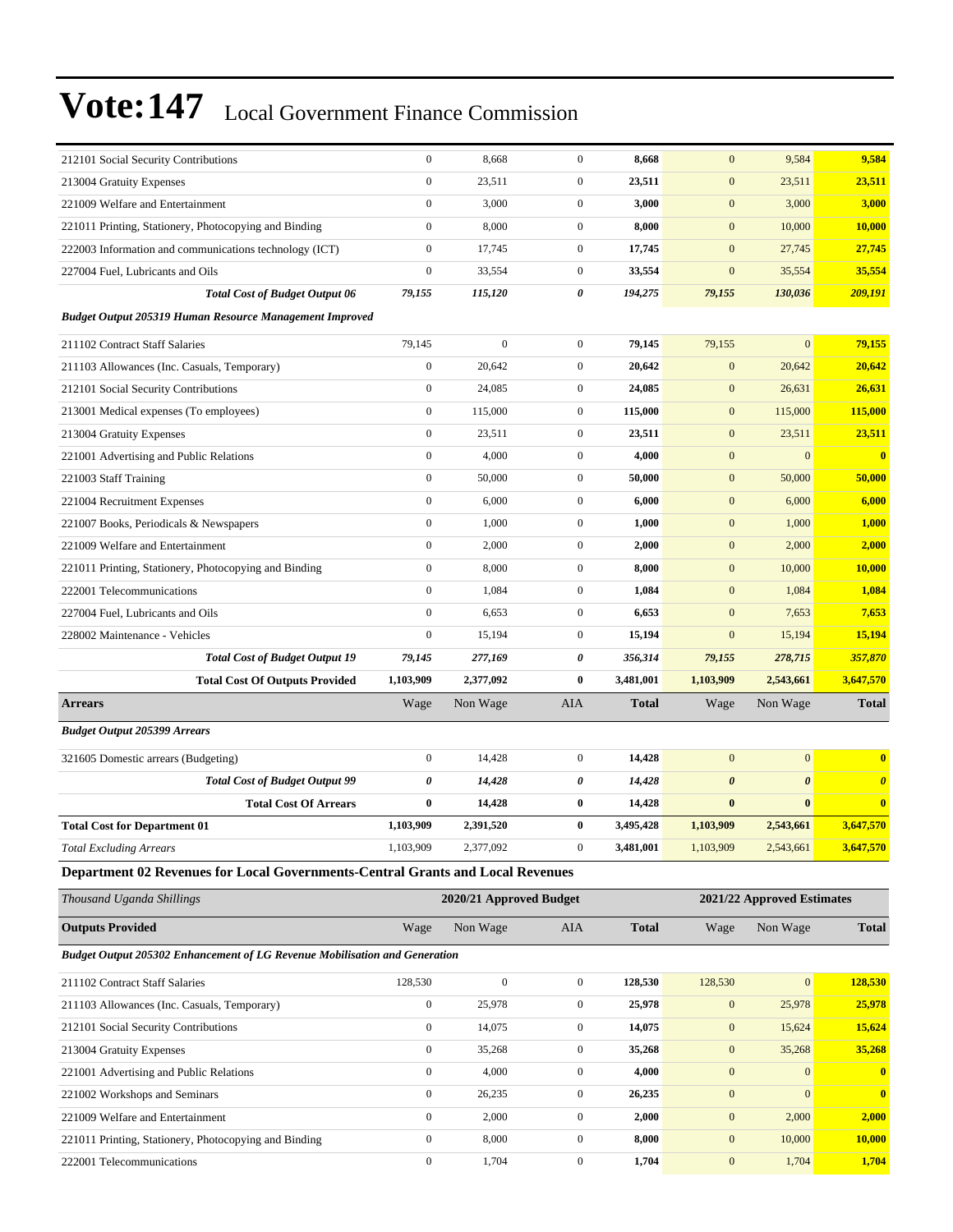| 227001 Travel inland                                                | $\boldsymbol{0}$ | 100,000                 | $\boldsymbol{0}$ | 100.000      | $\mathbf{0}$     | 310,000                    | 310,000       |
|---------------------------------------------------------------------|------------------|-------------------------|------------------|--------------|------------------|----------------------------|---------------|
| 227004 Fuel, Lubricants and Oils                                    | $\boldsymbol{0}$ | 19,128                  | $\boldsymbol{0}$ | 19,128       | $\mathbf{0}$     | 20,128                     | 20,128        |
| 228002 Maintenance - Vehicles                                       | $\mathbf{0}$     | 40,162                  | $\boldsymbol{0}$ | 40,162       | $\mathbf{0}$     | 40,162                     | 40,162        |
| <b>Total Cost of Budget Output 02</b>                               | 128,530          | 276,550                 | 0                | 405,080      | 128,530          | 460,864                    | 589,394       |
| <b>Budget Output 205303 Equitable Distribution of Grants to LGs</b> |                  |                         |                  |              |                  |                            |               |
| 211102 Contract Staff Salaries                                      | 172,493          | $\boldsymbol{0}$        | $\boldsymbol{0}$ | 172,493      | 172,493          | $\overline{0}$             | 172,493       |
| 211103 Allowances (Inc. Casuals, Temporary)                         | $\boldsymbol{0}$ | 34,502                  | $\boldsymbol{0}$ | 34,502       | $\mathbf{0}$     | 34,502                     | 34,502        |
| 212101 Social Security Contributions                                | $\mathbf{0}$     | 15,035                  | $\boldsymbol{0}$ | 15,035       | $\boldsymbol{0}$ | 16,624                     | 16,624        |
| 213004 Gratuity Expenses                                            | $\mathbf{0}$     | 38,177                  | $\boldsymbol{0}$ | 38,177       | $\mathbf{0}$     | 38,177                     | 38,177        |
| 221002 Workshops and Seminars                                       | $\mathbf{0}$     | 100,000                 | $\boldsymbol{0}$ | 100,000      | $\mathbf{0}$     | $\mathbf{0}$               | $\bf{0}$      |
| 221007 Books, Periodicals & Newspapers                              | $\mathbf{0}$     | 1,400                   | $\boldsymbol{0}$ | 1,400        | $\mathbf{0}$     | 1,400                      | 1,400         |
| 221009 Welfare and Entertainment                                    | $\mathbf{0}$     | 3,000                   | $\boldsymbol{0}$ | 3,000        | $\mathbf{0}$     | 3,000                      | 3,000         |
| 221011 Printing, Stationery, Photocopying and Binding               | $\boldsymbol{0}$ | 7,000                   | $\boldsymbol{0}$ | 7,000        | $\boldsymbol{0}$ | 8,000                      | 8,000         |
| 222001 Telecommunications                                           | $\mathbf{0}$     | 2,272                   | $\boldsymbol{0}$ | 2,272        | $\mathbf{0}$     | 2,272                      | 2,272         |
| 225001 Consultancy Services- Short term                             | $\mathbf{0}$     | 114,673                 | $\boldsymbol{0}$ | 114,673      | $\mathbf{0}$     | 300,673                    | 300,673       |
| 227001 Travel inland                                                | $\theta$         | 100,563                 | $\boldsymbol{0}$ | 100,563      | $\mathbf{0}$     | 135,301                    | 135,301       |
| 227004 Fuel, Lubricants and Oils                                    | $\mathbf{0}$     | 16,157                  | $\boldsymbol{0}$ | 16,157       | $\mathbf{0}$     | 17,157                     | 17,157        |
| 228002 Maintenance - Vehicles                                       | $\boldsymbol{0}$ | 72,018                  | $\boldsymbol{0}$ | 72,018       | $\mathbf{0}$     | 72,018                     | 72,018        |
| <b>Total Cost of Budget Output 03</b>                               | 172,493          | 504,797                 | 0                | 677,290      | 172,493          | 629,124                    | 801,617       |
| <b>Total Cost Of Outputs Provided</b>                               | 301,023          | 781,346                 | $\bf{0}$         | 1,082,369    | 301,023          | 1,089,988                  | 1,391,011     |
| <b>Total Cost for Department 02</b>                                 | 301,023          | 781,346                 | 0                | 1,082,369    | 301,023          | 1,089,988                  | 1,391,011     |
|                                                                     |                  |                         |                  |              |                  |                            |               |
| <b>Total Excluding Arrears</b>                                      | 301,023          | 781,346                 | $\boldsymbol{0}$ | 1,082,369    | 301,023          | 1,089,988                  | 1,391,011     |
| Department 03 Research and Data management                          |                  |                         |                  |              |                  |                            |               |
| Thousand Uganda Shillings                                           |                  | 2020/21 Approved Budget |                  |              |                  | 2021/22 Approved Estimates |               |
| <b>Outputs Provided</b>                                             | Wage             | Non Wage                | AIA              | <b>Total</b> | Wage             | Non Wage                   | <b>Total</b>  |
| <b>Budget Output 205301 Local Government Budget Analysis</b>        |                  |                         |                  |              |                  |                            |               |
| 211102 Contract Staff Salaries                                      | 79,155           | $\boldsymbol{0}$        | $\boldsymbol{0}$ | 79,155       | 79,155           | $\mathbf{0}$               | 79,155        |
| 211103 Allowances (Inc. Casuals, Temporary)                         | $\boldsymbol{0}$ | 30,887                  | $\boldsymbol{0}$ | 30,887       | $\mathbf{0}$     | 30,887                     | 30,887        |
| 212101 Social Security Contributions                                | $\mathbf{0}$     | 8,668                   | $\boldsymbol{0}$ | 8,668        | $\mathbf{0}$     | 9,584                      | 9,584         |
| 213004 Gratuity Expenses                                            | 0                | 11,756                  | 0                | 11,756       | $\mathbf{0}$     | 11,756                     | <b>11,756</b> |
| 221002 Workshops and Seminars                                       | $\mathbf{0}$     | 17,000                  | $\boldsymbol{0}$ | 17,000       | $\mathbf{0}$     | $\mathbf{0}$               | $\bf{0}$      |
| 221007 Books, Periodicals & Newspapers                              | $\boldsymbol{0}$ | 1,100                   | $\overline{0}$   | 1,100        | $\boldsymbol{0}$ | 10,100                     | 10,100        |
| 221009 Welfare and Entertainment                                    | $\boldsymbol{0}$ | 2,000                   | $\boldsymbol{0}$ | 2,000        | $\boldsymbol{0}$ | 2,000                      | 2,000         |
| 221011 Printing, Stationery, Photocopying and Binding               | $\mathbf{0}$     | 7,000                   | $\boldsymbol{0}$ | 7,000        | $\boldsymbol{0}$ | 8,000                      | 8,000         |
| 222001 Telecommunications                                           | $\boldsymbol{0}$ | 1,084                   | $\boldsymbol{0}$ | 1,084        | $\boldsymbol{0}$ | 1,084                      | 1,084         |
| 227001 Travel inland                                                | $\mathbf{0}$     | 49,000                  | 0                | 49,000       | $\boldsymbol{0}$ | 66,000                     | 66,000        |
| 227004 Fuel, Lubricants and Oils                                    | $\boldsymbol{0}$ | 3,422                   | 0                | 3,422        | $\mathbf{0}$     | 4,422                      | 4,422         |
| <b>Total Cost of Budget Output 01</b>                               | 79,155           | 131,917                 | 0                | 211,072      | 79,155           | 143,833                    | 222,988       |
| Budget Output 205307 Research Carried out                           |                  |                         |                  |              |                  |                            |               |
| 211102 Contract Staff Salaries                                      | 67,209           | $\mathbf{0}$            | $\boldsymbol{0}$ | 67,209       | 67,209           | $\overline{0}$             | 67,209        |
| 211103 Allowances (Inc. Casuals, Temporary)                         | $\boldsymbol{0}$ | 30,048                  | $\boldsymbol{0}$ | 30,048       | $\boldsymbol{0}$ | 30,048                     | 30,048        |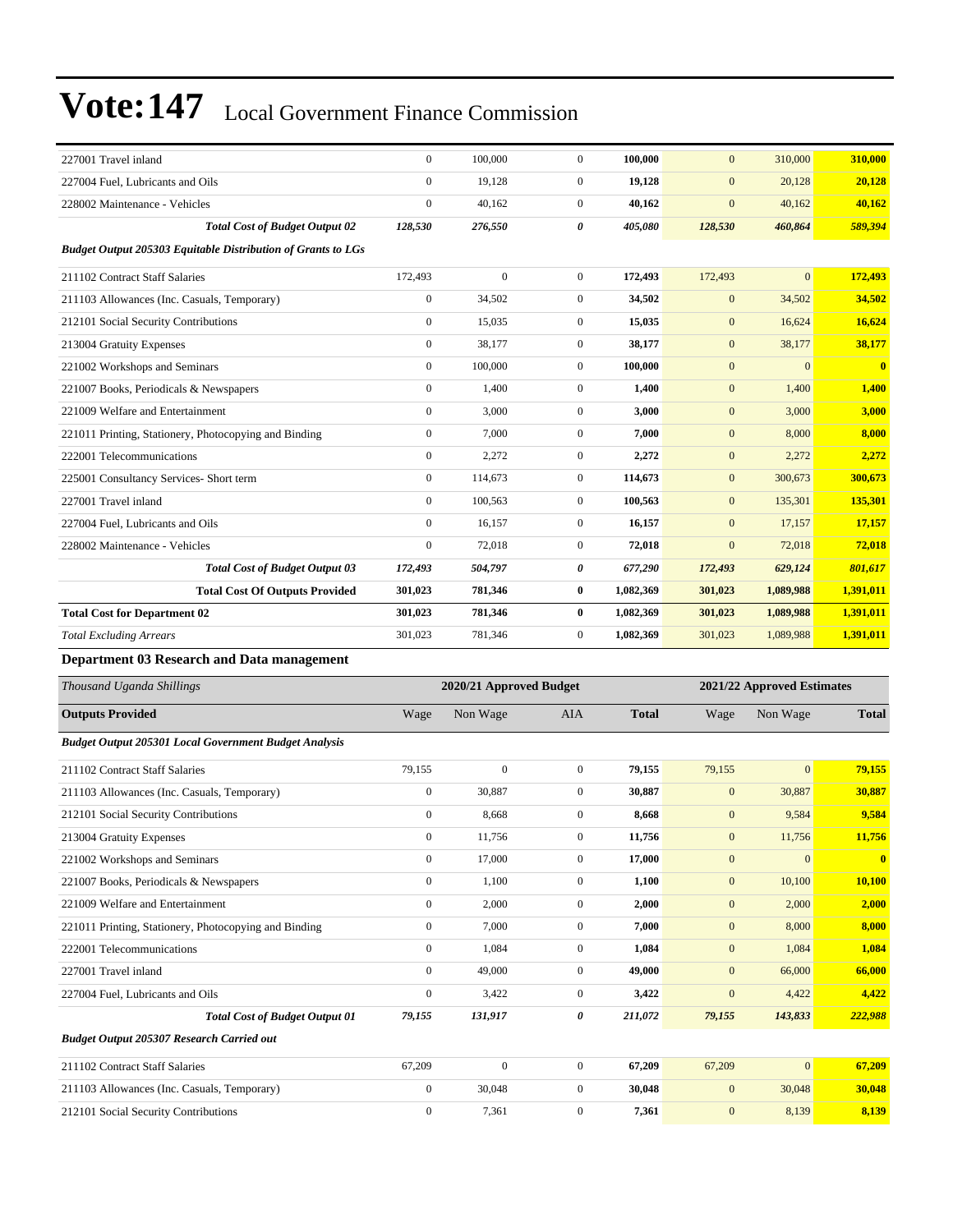| 213004 Gratuity Expenses                                                 | $\overline{0}$   | 26,079         | $\overline{0}$ | 26,079  | $\mathbf{0}$ | 26,079       | 26,079   |  |  |
|--------------------------------------------------------------------------|------------------|----------------|----------------|---------|--------------|--------------|----------|--|--|
| 221001 Advertising and Public Relations                                  | $\mathbf{0}$     | 4,000          | $\overline{0}$ | 4,000   | $\mathbf{0}$ | $\mathbf{0}$ | $\bf{0}$ |  |  |
| 221002 Workshops and Seminars                                            | $\mathbf{0}$     | 10,000         | $\mathbf{0}$   | 10,000  | $\mathbf{0}$ | $\mathbf{0}$ | $\bf{0}$ |  |  |
| 221007 Books, Periodicals & Newspapers                                   | $\overline{0}$   | 1,500          | $\overline{0}$ | 1,500   | $\mathbf{0}$ | 1,500        | 1,500    |  |  |
| 221009 Welfare and Entertainment                                         | $\overline{0}$   | 3,000          | $\overline{0}$ | 3,000   | $\mathbf{0}$ | 3,000        | 3,000    |  |  |
| 221011 Printing, Stationery, Photocopying and Binding                    | $\overline{0}$   | 4,000          | $\overline{0}$ | 4,000   | $\mathbf{0}$ | 4,000        | 4,000    |  |  |
| 222001 Telecommunications                                                | $\overline{0}$   | 646            | $\overline{0}$ | 646     | $\mathbf{0}$ | 646          | 646      |  |  |
| 227001 Travel inland                                                     | $\boldsymbol{0}$ | 20,000         | $\mathbf{0}$   | 20,000  | $\mathbf{0}$ | 37,699       | 37,699   |  |  |
| 227004 Fuel, Lubricants and Oils                                         | $\overline{0}$   | 15,000         | $\mathbf{0}$   | 15,000  | $\mathbf{0}$ | 17,000       | 17,000   |  |  |
| 228002 Maintenance - Vehicles                                            | $\mathbf{0}$     | 10,000         | $\overline{0}$ | 10,000  | $\mathbf{0}$ | 10,000       | 10,000   |  |  |
| <b>Total Cost of Budget Output 07</b>                                    | 67,209           | 131,634        | 0              | 198,843 | 67,209       | 138,111      | 205,320  |  |  |
| Budget Output 205308 Operational LGs Fiscal Data bank /Fiscal Monitoring |                  |                |                |         |              |              |          |  |  |
| 211102 Contract Staff Salaries                                           | 67,522           | $\overline{0}$ | $\mathbf{0}$   | 67,522  | 67,522       | $\mathbf{0}$ | 67,522   |  |  |
| 211103 Allowances (Inc. Casuals, Temporary)                              | $\mathbf{0}$     | 30,048         | $\overline{0}$ | 30,048  | $\mathbf{0}$ | 30,048       | 30,048   |  |  |
| 212101 Social Security Contributions                                     | $\boldsymbol{0}$ | 7,361          | $\mathbf{0}$   | 7,361   | $\mathbf{0}$ | 8,139        | 8,139    |  |  |
| 213004 Gratuity Expenses                                                 | $\boldsymbol{0}$ | 26,079         | $\mathbf{0}$   | 26,079  | $\mathbf{0}$ | 26,079       | 26,079   |  |  |
| 221002 Workshops and Seminars                                            | $\overline{0}$   | 3,825          | $\mathbf{0}$   | 3,825   | $\mathbf{0}$ | $\mathbf{0}$ | $\bf{0}$ |  |  |
| 221007 Books, Periodicals & Newspapers                                   | $\overline{0}$   | 1,500          | $\overline{0}$ | 1,500   | $\mathbf{0}$ | 1,500        | 1,500    |  |  |
| 221009 Welfare and Entertainment                                         | $\overline{0}$   | 3,000          | $\mathbf{0}$   | 3,000   | $\mathbf{0}$ | 3,000        | 3,000    |  |  |
| 221011 Printing, Stationery, Photocopying and Binding                    | $\overline{0}$   | 24,000         | $\overline{0}$ | 24,000  | $\mathbf{0}$ | 30,000       | 30,000   |  |  |
| 222001 Telecommunications                                                | $\mathbf{0}$     | 646            | $\overline{0}$ | 646     | $\mathbf{0}$ | 646          | 646      |  |  |
| 227001 Travel inland                                                     | $\overline{0}$   | 10,000         | $\mathbf{0}$   | 10,000  | $\mathbf{0}$ | 11,747       | 11,747   |  |  |
| 227004 Fuel, Lubricants and Oils                                         | $\mathbf{0}$     | 10,233         | $\overline{0}$ | 10,233  | $\mathbf{0}$ | 11,929       | 11,929   |  |  |
| <b>Total Cost of Budget Output 08</b>                                    | 67,522           | 116,692        | 0              | 184,215 | 67,522       | 123,088      | 190,610  |  |  |
| <b>Total Cost Of Outputs Provided</b>                                    | 213,886          | 380,243        | $\bf{0}$       | 594,130 | 213,886      | 405,033      | 618,919  |  |  |
| <b>Total Cost for Department 03</b>                                      | 213,886          | 380,243        | $\bf{0}$       | 594,130 | 213,886      | 405,033      | 618,919  |  |  |
| <b>Total Excluding Arrears</b>                                           | 213,886          | 380,243        | $\mathbf{0}$   | 594,130 | 213,886      | 405,033      | 618,919  |  |  |
| <b>Development Budget Estimates</b>                                      |                  |                |                |         |              |              |          |  |  |

#### **Project 1651 Retooling of Local Government Finance Commission**

| Thousand Uganda Shillings                                                 |                               | 2020/21 Approved Budget |                | 2021/22 Draft Estimates |                               |                       |              |
|---------------------------------------------------------------------------|-------------------------------|-------------------------|----------------|-------------------------|-------------------------------|-----------------------|--------------|
| <b>Capital Purchases</b>                                                  | <b>GoU Dev't External Fin</b> |                         | <b>AIA</b>     | <b>Total</b>            | <b>GoU Dev't External Fin</b> |                       | <b>Total</b> |
| Budget Output 205376 Purchase of Office ICT Equipment, including software |                               |                         |                |                         |                               |                       |              |
| 312202 Machinery and Equipment                                            | 84,900                        | $\overline{0}$          | $\overline{0}$ | 84,900                  | 71,800                        | $\mathbf{0}$          | 71,800       |
| 312203 Furniture & Fixtures                                               | 71,800                        | $\mathbf{0}$            | $\overline{0}$ | 71,800                  | $\mathbf{0}$                  | $\mathbf{0}$          | $\mathbf{0}$ |
| 312211 Office Equipment                                                   | $\mathbf{0}$                  | $\mathbf{0}$            | $\mathbf{0}$   | $\bf{0}$                | 35,900                        | $\mathbf{0}$          | 35,900       |
| 312213 ICT Equipment                                                      | $\mathbf{0}$                  | $\mathbf{0}$            | $\mathbf{0}$   | $\bf{0}$                | 49,000                        | $\mathbf{0}$          | 49,000       |
| <b>Total Cost Of Budget Output 205376</b>                                 | 156,700                       | 0                       | 0              | 156,700                 | 156,700                       | $\boldsymbol{\theta}$ | 156,700      |
| <b>Total Cost for Capital Purchases</b>                                   | 156,700                       | $\boldsymbol{0}$        | $\overline{0}$ | 156,700                 | 156,700                       | $\mathbf{0}$          | 156,700      |
| <b>Total Cost for Project: 1651</b>                                       | 156,700                       | $\mathbf{0}$            | $\overline{0}$ | 156,700                 | 156,700                       | $\mathbf{0}$          | 156,700      |
| <b>Total Excluding Arrears</b>                                            | 156,700                       | $\mathbf{0}$            | $\overline{0}$ | 156,700                 | 156,700                       | $\mathbf{0}$          | 156,700      |
|                                                                           | GoU                           | <b>External Fin</b>     | <b>AIA</b>     | <b>Total</b>            | GoU                           | <b>External Fin</b>   | <b>Total</b> |
| <b>Total Cost for Sub-SubProgramme 53</b>                                 | 5,328,627                     | $\bf{0}$                | $\bf{0}$       | 5,328,627               | 5,814,200                     | $\bf{0}$              | 5,814,200    |
| <b>Total Excluding Arrears</b>                                            | 5,328,627                     | $\mathbf{0}$            | $\overline{0}$ | 5,328,627               | 5,814,200                     | $\mathbf{0}$          | 5,814,200    |